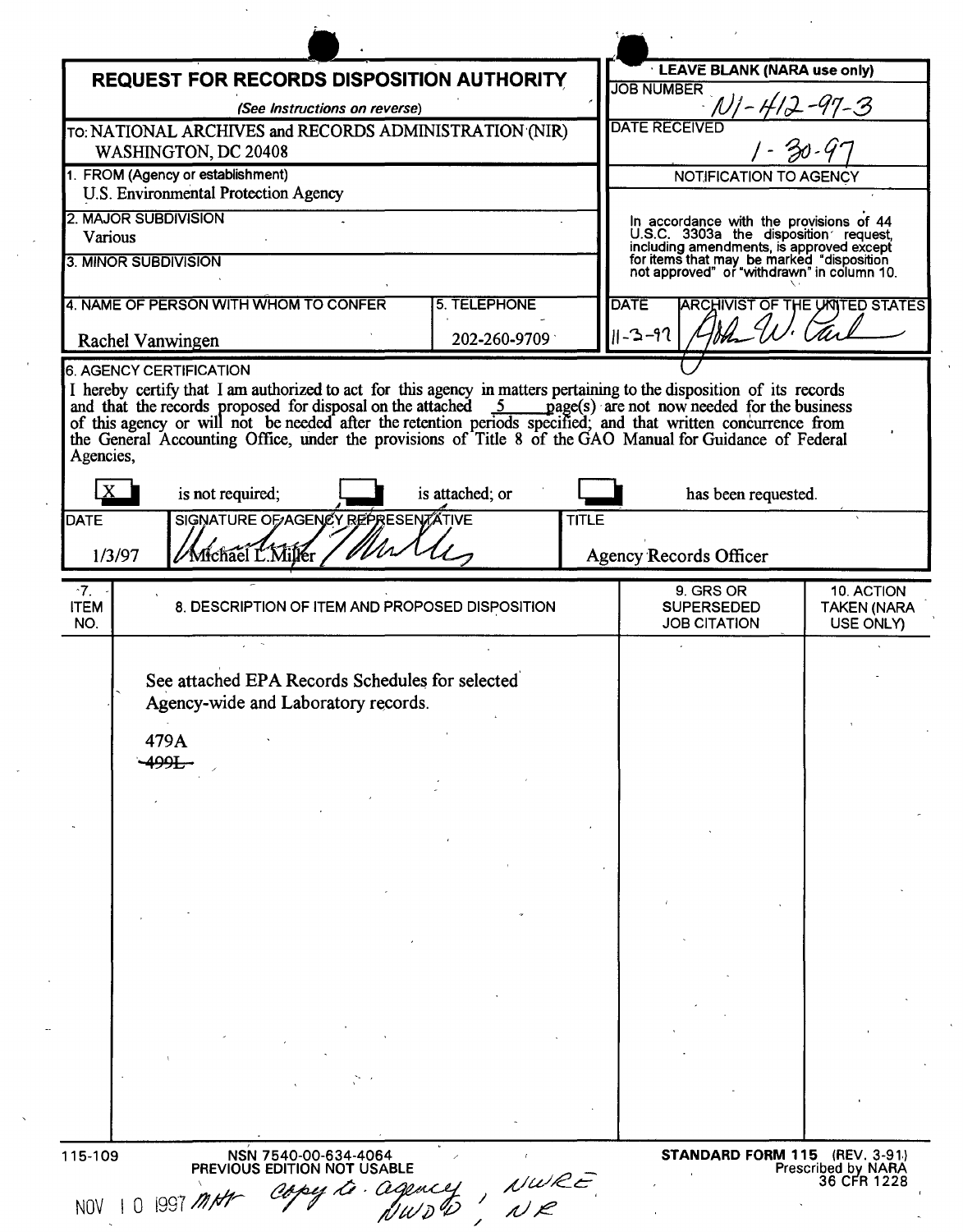

 $\ddot{\phantom{a}}$ 



# **u.s. EPA RECORDS CONTROL SCHEDULE**

**SERIES TITLE:** Water Pollution Lab Performance Evaluation Studies (WP)

**PROGRAM:** Research and Development

**EPA SERIES NO:** 479A

 $\overline{ }$ 

**NARA SCHEDULE NO.** Nl-412-97-3 (Use this number to retire records to the FRC)

**'.**

**APPLICABILITY:** Agency-wide

# *IDENTIFYING INFORMATION:*

**DESCRIPTION:** The Water Pollution Lab Performance Evaluation Studies (WP) system contains data from water supply studies. In these studies, participating laboratories analyze a series of synthetic drinking water samples that are unknown to them, but have known concentrations. The objective of these studies is to establish the quality assurance background necessary to evaluate the performance of drinking water labs. The update cycle is semiannual.

# **ARRANGEMENT:**

 $\mathbf{I}$ 

**TYPE OF RECORDS: SPECIFIC RESTRICTIONS:** Rep0rts, printouts, data files

**MEDIUM: VITAL RECORD:** Electronic, paper, forms

**FUNCTIONS SUPPORTED:** Program operations

**SPECIFIC LEGAL REQUIREMENTS:** None

 $\pmb{\epsilon}$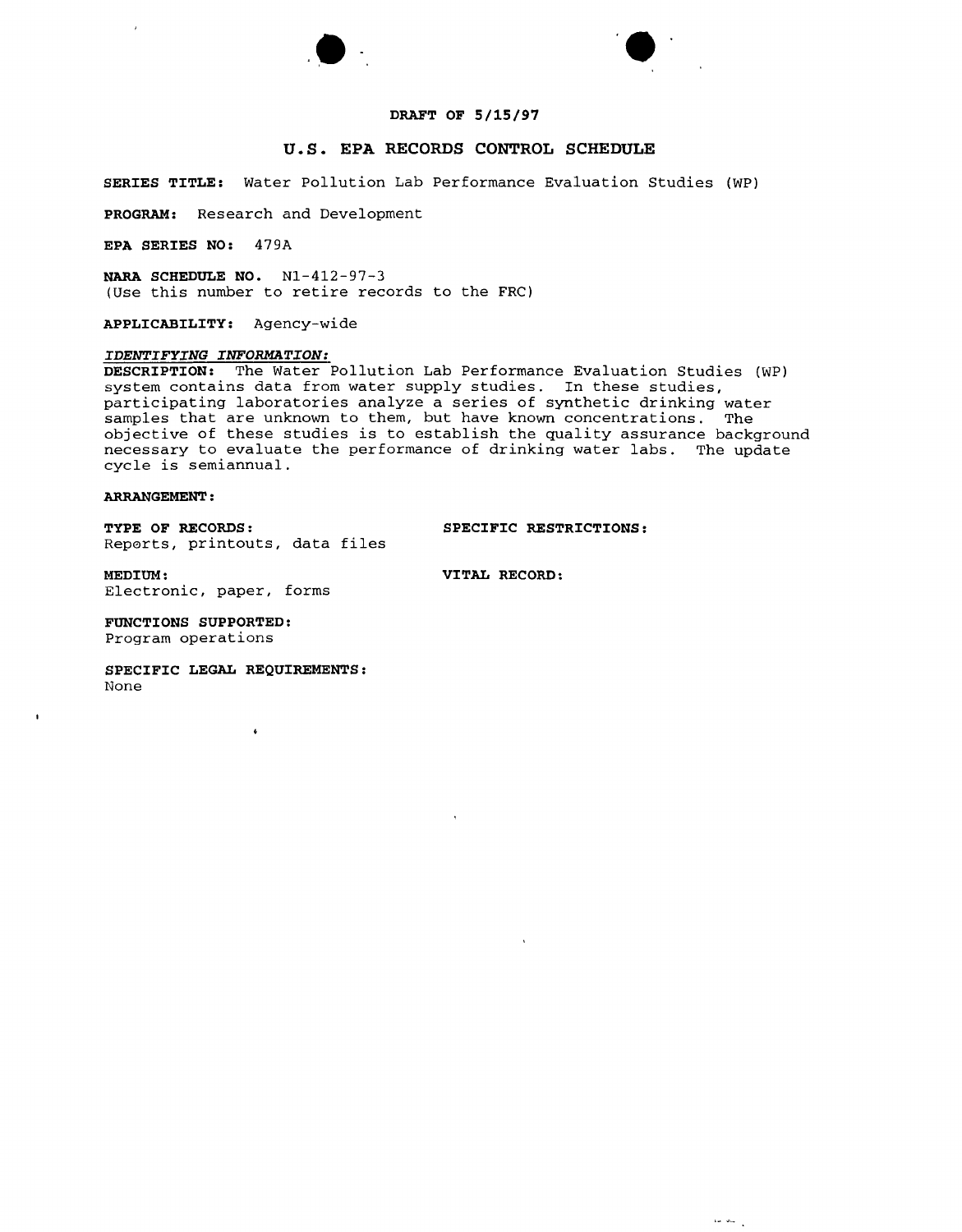**EPA SERIES NO. 479A**

| DISPOSITION INFORMATION:                      |                              |  |  |  |  |  |
|-----------------------------------------------|------------------------------|--|--|--|--|--|
| FINAL DISPOSITION:                            | TRANSFER TO FRC PERMITTED:   |  |  |  |  |  |
| a. Electronic software program:<br>Disposable | Nο                           |  |  |  |  |  |
| b. Input: Disposable                          | No                           |  |  |  |  |  |
| c. Electronic data: Disposable                | Nο                           |  |  |  |  |  |
| d. Output and reports                         | Dependent on related records |  |  |  |  |  |
| e. Supporting documentation:<br>Disposable    | Yes                          |  |  |  |  |  |

**••**

#### **FILE BREAK INSTRUCTIONS:**

a. Break file when superseded by routine software updates.

b. Break file according to instructions for EPA 171A - Input/Source Records.

c. Break file when superseded.

d. Break file according to instructions for related records.

e. Break file when superseded.

## **DISPOSITION INSTRUCTIONS:**

a. Delete when superseded by routine software program updates and quality assurance check completed or when no longer needed.

b. Follow disposition instructions for EPA 171A - Input/Source Records.

c. Maintain individual records at least 2 years after completion of action, then delete when no longer needed.

d. Follow disposition instructions for related records.

e. Keep in office up to 2 years after file break, then retire to FRC. Destroy when 15.years old.

## *APPLICATION GUIDANCE:*

**REASONS FOR DISPOSITION:** Records support program operations and retention meets administrative needs.

## **AGENCY-WIDE GUIDANCE:**

*CUSTODIAL INFORMATION:*

**PROGRAM OFFICE GUIDANCE/DESCRIPTIVE INFORMATION:**

| CUSTODIAL INFORMATION:                   |                                                             |  |  |  |
|------------------------------------------|-------------------------------------------------------------|--|--|--|
| <b>CONTROLLING UNIT:</b>                 | CONTACT POINT:                                              |  |  |  |
| <b>Name:</b> ORD/NERL                    | Name: Paul Britton                                          |  |  |  |
| Location: Cincinnati                     | Mail Code: MLK-525                                          |  |  |  |
| Inclusive Dates:                         | <b>Telephone:</b> 513-569-7216                              |  |  |  |
| Volume on Hand (Feet):                   | Office: National Water Quality<br>Assurance Research Branch |  |  |  |
| Annual Accumulation:<br>(feet or inches) | Room:                                                       |  |  |  |
|                                          |                                                             |  |  |  |

 $\sim$ 

 $\cdots$